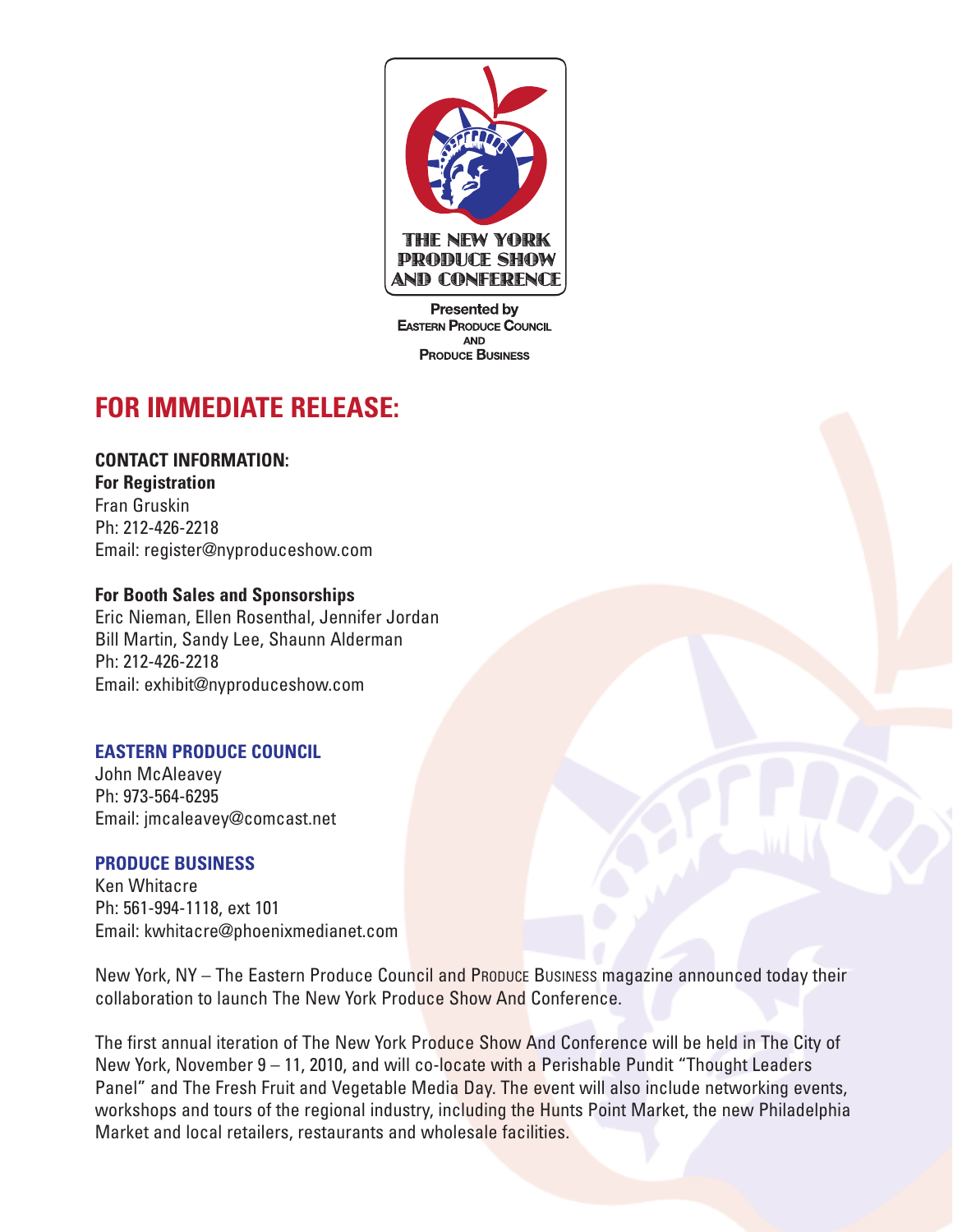"New York City is the epicenter of the region that buys more fresh produce than any location in the country," explains Dean Holmquist, director of produce and floral for Foodtown, Inc., and president of the Eastern Produce Council. "The extraordinary diversity of the population in this region assures a dynamic market for mainstream, ethnic and specialty produce," points out John McAleavey, executive director of the Eastern Produce Council.

Paul Kneeland, vice president of produce/floral at Kings Super Markets and vice president of the Eastern Produce Council, indicated that "the sophisticated clientele of the northeast region combines with a plethora of quality retailers, restaurants, foodservice distributors and wholesalers to introduce product from local growers, growers across North America and growers from around the world."

Jim Prevor, founder and editor-in-chief of PRODUCE BUSINESS magazine and the online PerishablePundit.com, celebrated the establishment of such a high caliber event in a region long lacking its own trade show and conference: "My great grandfather, Jacob Prevor, emigrated to America and established a wholesale facility in the old Wallabout Produce Market in Brooklyn. My grandfather was a wholesaler and auction buyer in the old Washington Street Produce Market in Manhattan. My father, Michael Prevor, was an original tenant when The Hunts Point Market opened in the Bronx. Over the decades we operated farms and had supermarkets in the region and worked hard to make the ports and airports of the region major hubs for the import and export of fresh produce.

"It is an incredibly exciting moment that we should have the opportunity to join together with our friends at the Eastern Produce Council, the preeminent organization in the region, to bring a world-class event to the region, and it is an honor that we can bring the industry together in a city known both as the 'Capital of the World' and the 'Big Apple'."

"Jim Prevor has built a reputation for industry thought-leadership that is recognized around the world, and PRODUCE BUSINESS magazine was launched on the Hunts Point Market," said Robert Goldstein, owner/president of Genpro Inc., and secretary of the Eastern Produce Council, "so the board of directors of the Eastern Produce Council voted unanimously to join hands with Jim and his team at PRODUCE BUSINESS and the online Perishable Pundit to better serve this region with a high-end trade show and conference."

"The Eastern Produce Council represents the most important players in the region," said Ken Whitacre, vice president of publishing at PRODUCE BUSINESS and PerishablePundit.com. "Their engagement with the event ensures that exhibitors will encounter a cross section of the movers and shakers that make the industry a vibrant and robust contributor to the national and international

industry. We are honored to work together with such an important association and with such an instrumental membership."

Both Produce Business and the Eastern Produce Council are committed to enhancing the industry by providing the region with a world-class venue for marketing, education and media exposure. That venue is The New York Produce Show And Conference.



esented by PRODUCE BUSINESS